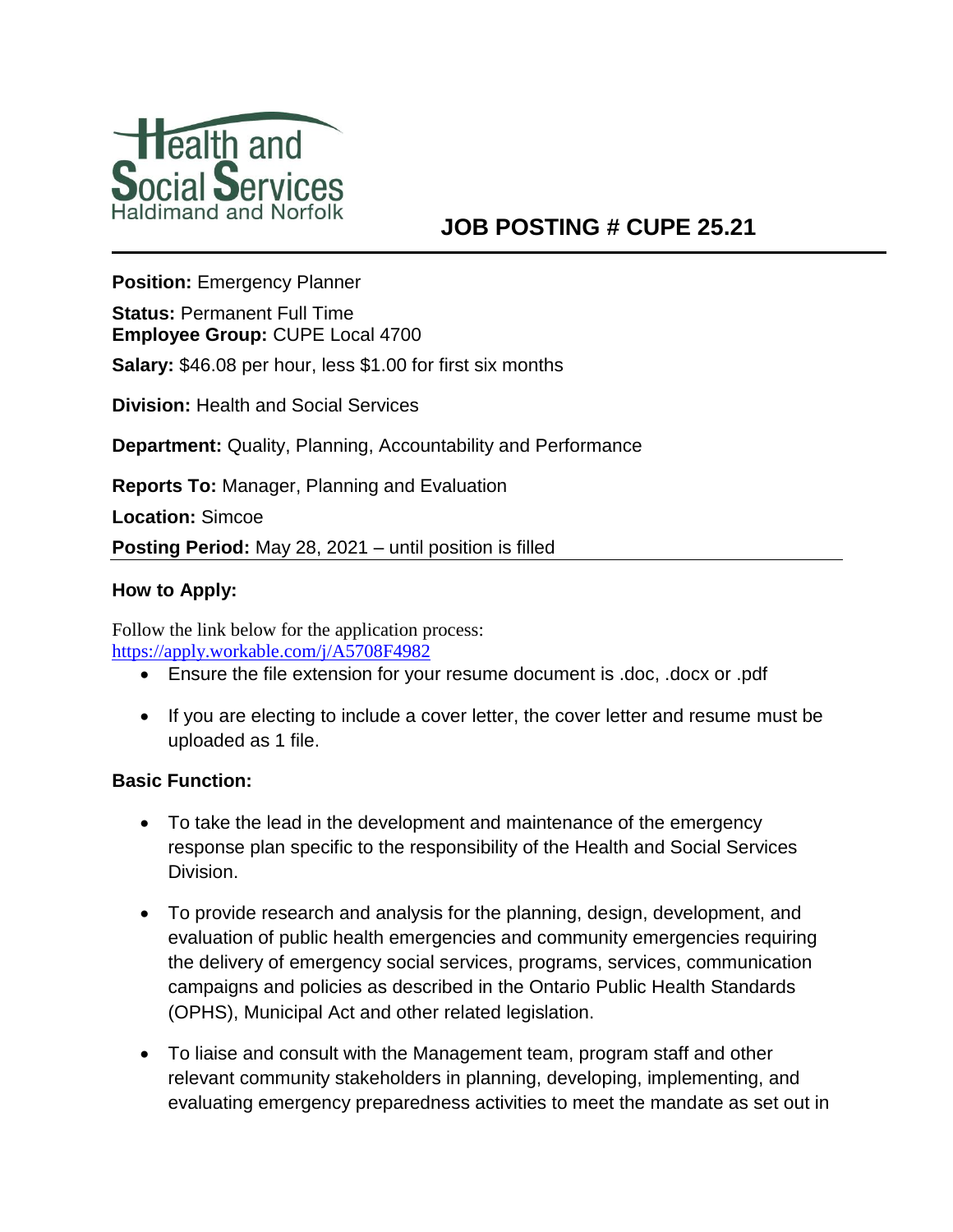the OPHS and related legislation.

- Responsible for the development of policies and procedures, consultation, education and coordination of activities related to the development, improvement, monitoring and evaluation of strategies to enhance public health and social services emergency preparedness and response to public health emergencies, community emergencies requiring the delivery of emergency social services, and emerging public health issues.
- To support the development and maintenance of business continuity plans for the Health and Social Services Division.

# **Knowledge and Experience:**

- Undergraduate degree in a health-related discipline, social services or environmental studies.
- A graduate degree in health administration, business administration, public administration or related health, social services or environmental studies will be considered an asset.
- Completion of IMS 100, 200 and 300
- Basic Emergency Management (BEM) Certification
- Over three years' experience in emergency planning and response and/or program planning, evaluation, and project management.
- Possession of Project Management and/or LEAN Six Sigma certification(s) will be considered an asset.

# **Skills and Abilities:**

- Thorough understanding of Ontario's Emergency Management and Civil Protection Act and knowledge of other related regulations and legislations.
- Knowledge of the Ontario Public Health Standards, and municipal requirements related to the delivery of emergency social services, as well as, current issues and practices related to emergency planning and response.
- Extensive demonstrated knowledge of all hazard/risk assessment and analysis.
- Excellent interpersonal, written, and verbal communication skills, including the ability to summarize complex data into understandable, user-friendly, relevant explanations for reporting and knowledge transfer to management and staff.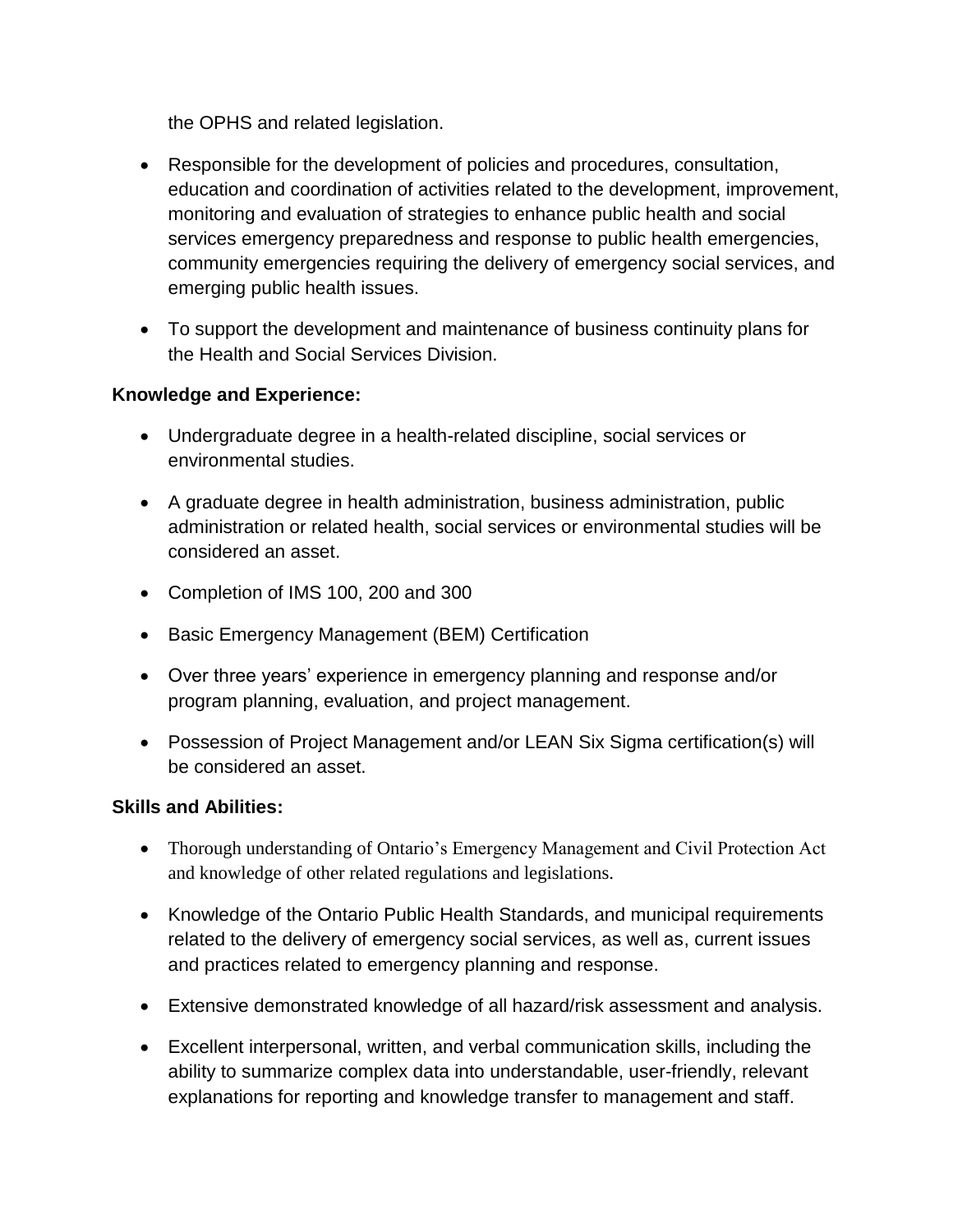- Excellent oral presentation and small group facilitation skills to lead focus group discussions.
- Effective consulting, leadership, and project management skills.
- Demonstrates flexibility and adaptability by adjusting approaches, as needed.
- Demonstrates critical thinking, effective problem solving and conflict management skills.
- Ensures accountability and high quality and accuracy of work.
- Valid Ontario driver's license and access to a reliable vehicle.
- Computer expertise in corporate standard software (Microsoft Office) and department specific software to data search and entry and to create and modify word processed documents.
- Must be aware of safe work practices as they relate to job responsibilities and work environment, and have the basic understanding of the Occupational Health and Safety Act.

# **Position Description:**

- To liaise and consult with the Medical Officer of Health (MOH), the Management team and program staff in coordinating, planning, developing, implementing, and evaluating emergency preparedness activities. This will include the creation and revision of relevant policies to ensure that they are in line with current legislation.
- Develop project plans to define the steps needed to fully meet project needs and fully participate in executing the plan, coordination with consultants and contractors; review of repots and design: contract administration and ongoing review of budgets and status.
- To liaise and consult with the Director of Social Services and Housing and community partners in coordinating, planning, developing, implementing, and evaluating the delivery of emergency social services, including the provision of emergency shelter, in situations where these services are required.
- To work with the management team to develop, monitor and maintain business continuity plans for the Health and Social Services Division.
- To plan, deliver and evaluate annual emergency exercises for the Health and Social Services Division.